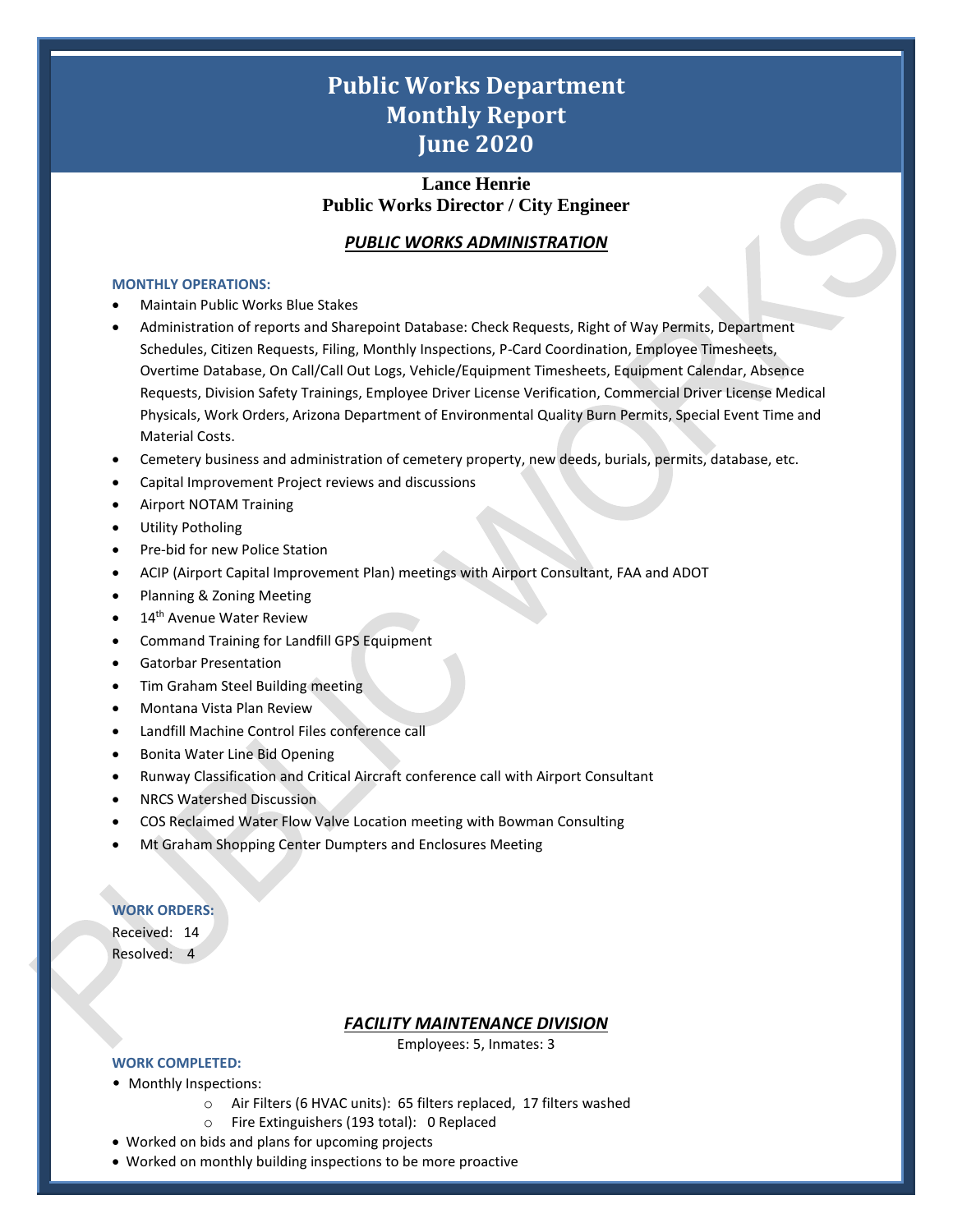- Completed light pole foundations on walking trail
- Purchased material for landfill scale house
- Ordered material for drainage structure on 2<sup>nd</sup> and Relation
- Worked on access gates for canals
- Inspected and repaired emergency lights city wide
- Worked on work orders

#### **WORK PLANNED FOR JULY:**

- Monthly air filter and fire extinguisher inspections
- Work on bids and plans for upcoming projects
- Assist with upcoming Capital Projects and schedules
- Continue monthly building inspections
- Finish drainage structure on 2nd and Relation
- Finish the access gates for the canal
- Drain freon from the applicances at the landfill
- Work on work orders as they come in

# *LANDFILL DIVISION*

Employees: 4





2

- Community Pride Days (June 11-13, 2020): 233.98 Tons
- Green Waste: 20.7 Tons
- Tires (County wide) delivered to Landfill: 3,811 Tires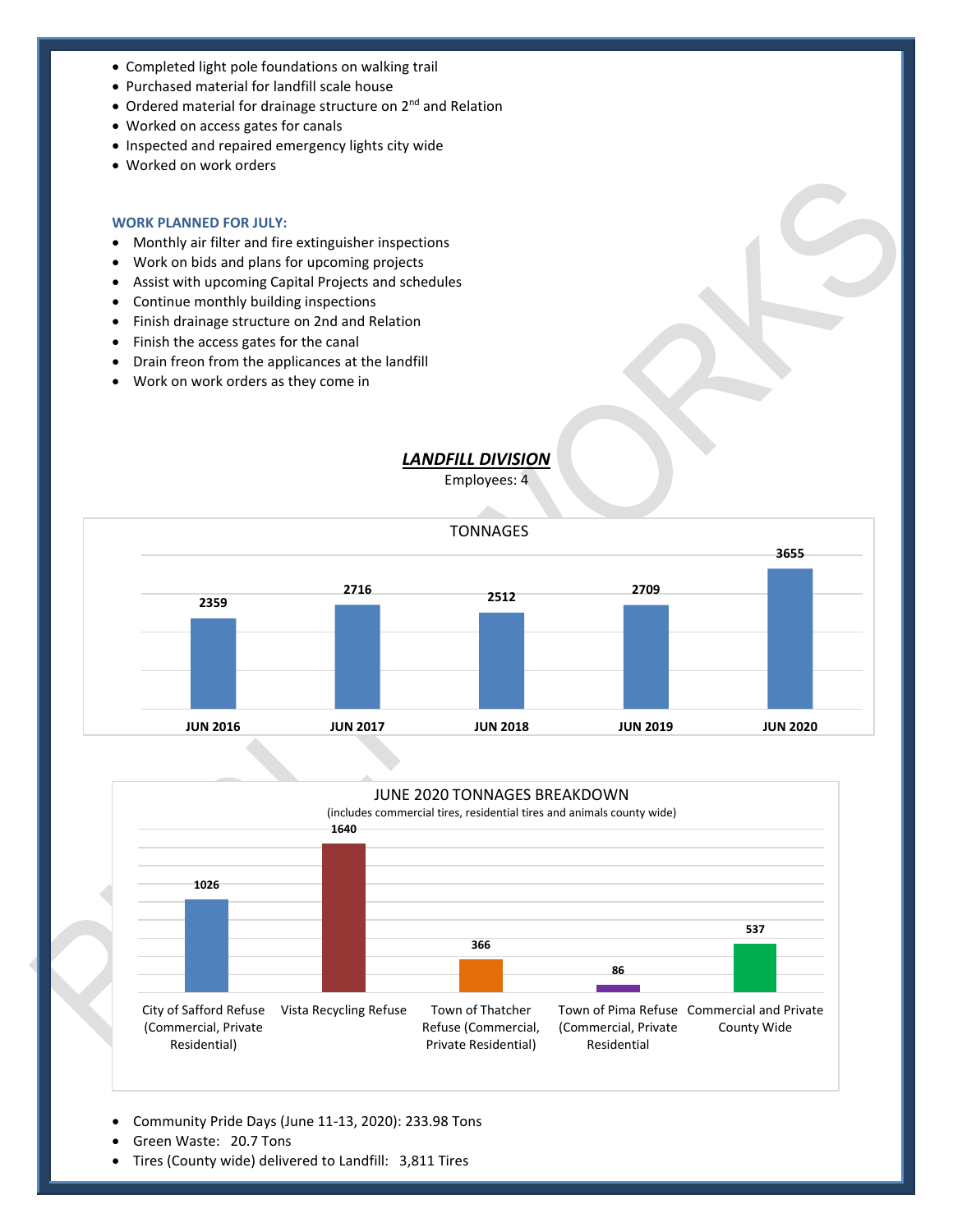# *PARKS AND CEMETERY DIVISION*

Employees: 5, Inmates: 2

#### **WORK COMPLETED:**

- Weed spraying and regular maintenance of city lawns, landscaping, cemetery and airport
- Built rebar cages for Multi-Use Trail light pole project
- Started installing conduit for light poles on trail
- Cleaned up and cut down dead trees on east side of the cemetery
- Installed fence pole and fixed fence on northeast corner of the cemetery along the trail
- Removed tumble weeds and dilapidated playground equipment from 14th Avenue soccer fields
- Poured 14 light pole bases for trail lighting
- Completed work orders that came in
- Continued cleanup of cemetery waterline installation
- Dailly swimming pool maintenance
- Weed spray City wide:
	- Parks and Airport: 40 gallons of concentrated weed killer sprayed at 2% 4% mix
	- Cemetery: 20 gallons of concentrated weed killer sprayed at 2% 4% mix

#### **WORK PLANNED FOR JULY:**

- Continue weed spraying and regular maintenance of city lawns, landscaping, cemetery and airport
- Continue work on the Multi-Use Trail lighting project
- Complete work orders that get assigned
- Daily swimming pool maintenance

# *SANITATION DIVISION*

Employees: 5, Inmates: 2

# • **WORK ORDERS:**

Received: 44 Resolved: 38 Repairs/Replacements: 36



3

# CITY OF SAFFORD RESIDENTIAL & COMMERCIAL REFUSE PICK UP